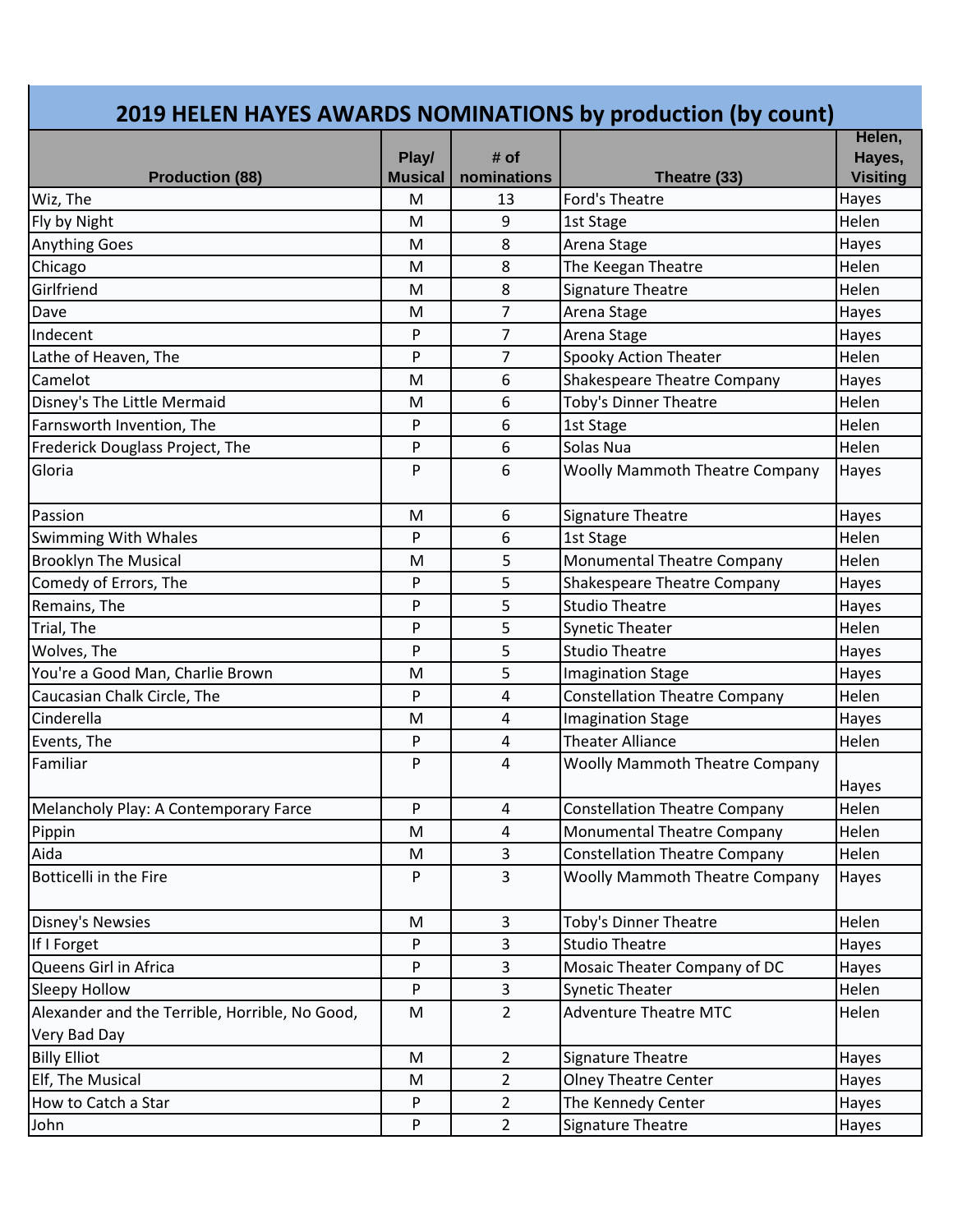| Light Years                                    | M         | $\overline{2}$ | Signature Theatre                     | Hayes    |
|------------------------------------------------|-----------|----------------|---------------------------------------|----------|
| On the Town                                    | M         | $\overline{2}$ | <b>Olney Theatre Center</b>           | Hayes    |
| Princess & The Pauper - A Bollywood Tale, The  | P         | $\overline{2}$ | <b>Imagination Stage</b>              | Hayes    |
| Secrets of the Universe (and other songs), The | P         | $\overline{2}$ | The Hub Theatre                       | Helen    |
| Small Room at the Top of the Stairs, The       | P         | $\overline{2}$ | Spooky Action Theater                 | Helen    |
| Trojan Women Project, The                      | P         | $\overline{2}$ | <b>Brave Spirits Theatre</b>          | Helen    |
| <b>Underground Railroad Game</b>               | P         | $\overline{2}$ | <b>Woolly Mammoth Theatre Company</b> | Visiting |
| <b>Waiting for Godot</b>                       | P         | $\overline{2}$ | Shakespeare Theatre Company           | Visiting |
| Young Frankenstein                             | M         | $\overline{2}$ | Toby's Dinner Theatre                 | Helen    |
| 45 Plays for 45 Presidents                     | P         | 1              | <b>NextStop Theatre Company</b>       | Helen    |
| A Chorus Line                                  | M         | $\mathbf{1}$   | <b>Compass Rose Theater</b>           | Helen    |
| A Civil War Christmas                          | P         | $\mathbf{1}$   | 1st Stage                             | Helen    |
| Ain't Too Proud- The Life and Times of The     | M         | $\mathbf{1}$   | The Kennedy Center                    | Visiting |
| Temptations                                    |           |                |                                       |          |
| An Inspector Calls                             | ${\sf P}$ | $\mathbf{1}$   | Shakespeare Theatre Company           | Visiting |
| As You Like It                                 | M         | $\mathbf{1}$   | The Keegan Theatre                    | Helen    |
| Aubergine                                      | P         | $\mathbf{1}$   | Olney Theatre Center & Everyman       |          |
|                                                |           |                | Theatre                               | Hayes    |
| Becoming Dr. Ruth                              | P         | $\mathbf{1}$   | Theater J                             | Hayes    |
| <b>Blueberries for Sal</b>                     | M         | $\mathbf{1}$   | <b>Advenure Theatre MTC</b>           | Helen    |
| Cabaret Noir: A Film Noir Theatrical Montage   | P         | $\mathbf{1}$   | <b>Happenstance Theater</b>           | Helen    |
| Color Purple, The                              | M         | $\mathbf{1}$   | The Kennedy Center                    | Visiting |
| Comedy of Errors, The                          | P         | $\mathbf{1}$   | Annapolis Shakespeare Company         | Helen    |
| Digging Up Dessa                               | P         | 1              | The Kennedy Center                    | Hayes    |
| Don Cristobal                                  | P         | $\mathbf{1}$   | <b>Pointless Theatre</b>              | Helen    |
| East of Eden                                   | P         | 1              | <b>NextStop Theatre Company</b>       | Helen    |
| Fall, The                                      | P         | $\mathbf{1}$   | <b>Studio Theatre</b>                 | Visiting |
| Flood City                                     | P         | 1              | <b>Theater Alliance</b>               | Helen    |
| Gem of the Ocean                               | P         | 1              | Round House Theatre                   | Hayes    |
| Great Society, The                             | P         | 1              | Arena Stage                           | Hayes    |
| H.M.S. Pinafore                                | M         | 1              | Olney Theatre Center                  | Visiting |
| How to Keep an Alien                           | P         | $\mathbf{1}$   | Solas Nua                             | Helen    |
| Interstellar Ghost Hour, The                   | P         | $\mathbf{1}$   | Longacre Lea                          | Helen    |
| Judy Moody & Stink: The Mad, Mad, Mad, Mad     | P         | $\mathbf{1}$   | <b>Adventure Theatre MTC</b>          | Helen    |
| <b>Treasure Hunt</b>                           |           |                |                                       |          |
| Labour of Love                                 | P         | $\mathbf{1}$   | <b>Olney Theatre Center</b>           | Hayes    |
| Legend of Georgia McBride, The                 | P         | $\mathbf{1}$   | <b>Round House Theatre</b>            | Hayes    |
| Macbeth                                        | P         | $\mathbf 1$    | <b>Folger Theatre</b>                 | Hayes    |
| My Father's Dragon                             | P         | $\mathbf{1}$   | <b>Synetic Theater</b>                | Helen    |
| Noura                                          | P         | $\mathbf{1}$   | <b>Shakespeare Theatre Company</b>    | Hayes    |
| <b>Rite of Spring</b>                          | P         | $\mathbf{1}$   | <b>Pointless Theatre</b>              | Helen    |
| Scottsboro Boys, The                           | M         | $\mathbf{1}$   | Signature Theatre                     | Hayes    |
| Second City's Love, Factually, The             | P         | $\mathbf{1}$   | The Kennedy Center                    | Hayes    |